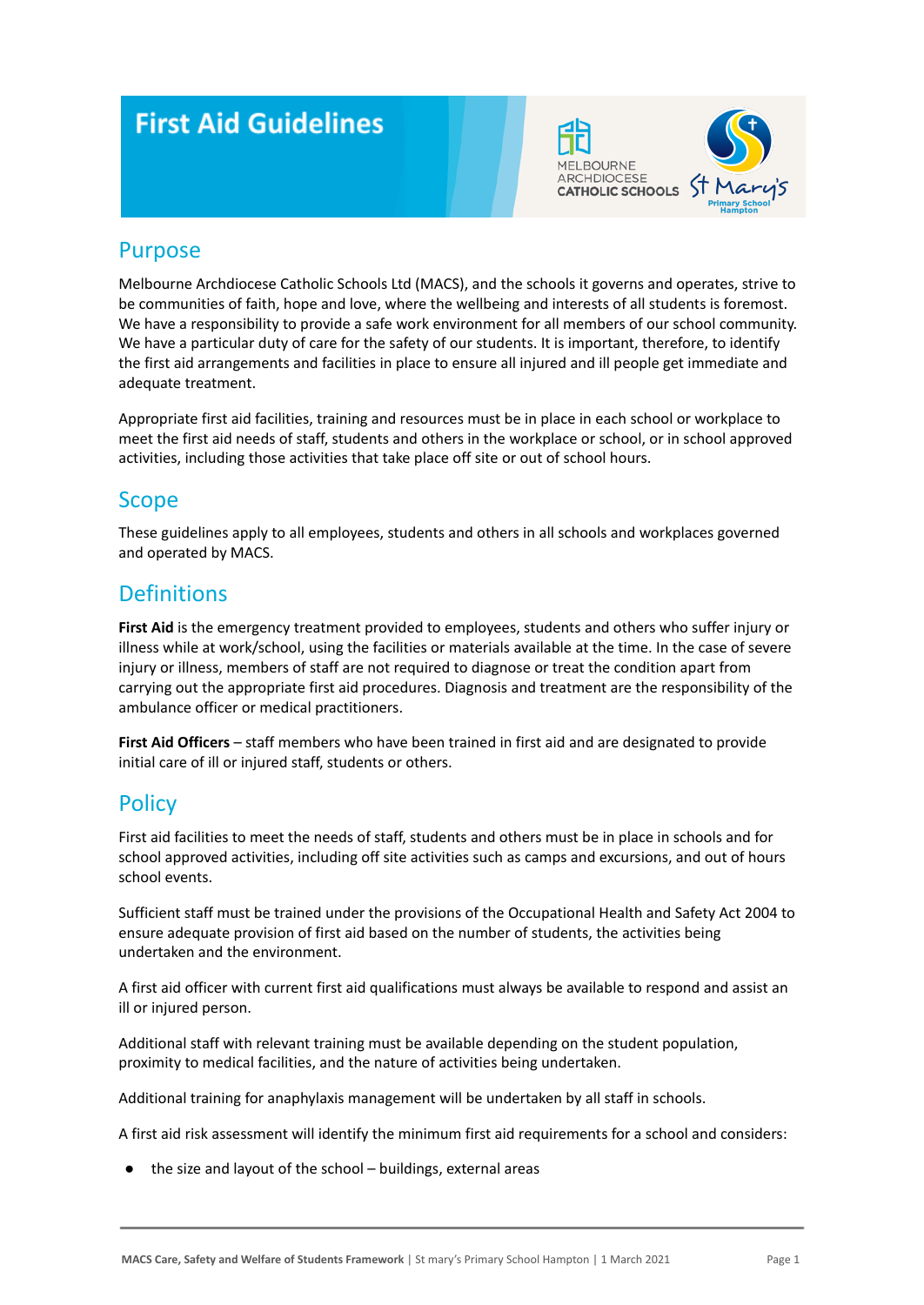- high risk areas technology and science laboratories, health and physical education facilities, performing arts facilities, workshops or maintenance areas, chemical storage areas
- the number of campuses
- the number of employees, students and others in the workplace
- known medical conditions of staff, students and others
- previous incidents or trends in illness or injuries
- the nature and location of camps, excursions and other off site activities
- school vehicles
- proximity to medical facilities and access to emergency services
- proximity of hazards in the school or local environment.

This risk assessment will identify the following:

- the number of designated first aid officers
- the location of first aid room, if required
- the number, location and contents of first aid kits.

The risk assessment is to be reviewed regularly to ensure that the first aid resources in the school continue to meet the needs of the community. A first aid risk assessment is to be completed prior to camps and excursions.

#### **First aid officer training**

It is the responsibility of the principal or their delegate to ensure that designated first aid officers have completed the recognised training. The first aid risk assessment will determine the level of first aid training to be undertaken and the number of first aid officers required in the school.

The minimum training requirement is HLTAID003 – Provide First Aid. This certificate is to be renewed every three years. In addition, the refresher in Cardiopulmonary Resuscitation (CPR) HLTAID001 must be completed each year.

#### **General first aid training for staff**

All staff are to complete the refresher in Cardiopulmonary Resuscitation (CPR) HLTAID001 each year.

All staff are to attend two briefings on anaphylaxis management conducted at the school by the anaphylaxis supervisors. In compliance with Ministerial Order 706, it is recommended that all Victorian school staff undertake the Australasian Society of Clinical Immunology and Allergy (ASCIA) e-training course and have their competency in using an autoinjector tested in person within 30 days of completing the course. Staff are required to complete this training every two years.

Training in the management of asthma should be undertaken annually. Depending on the student population, additional training in other medical conditions, such as diabetes or epilepsy may be recommended following the first aid risk assessment

A register of all first aid training is kept in the school by a person nominated by the principal.

#### **Responsibilities of first aid officers**

First aid officers provide initial care to injured or ill staff, students or others by delivering first aid treatment in accordance with the level of their training. They are not required to diagnose conditions or to provide ongoing medical assistance. When appropriate, the first aid officer will refer the ill or injured person to additional medical advice or assistance. The first aid risk assessment will determine the appropriate number of staff designated as first aid officers in each school. The principal must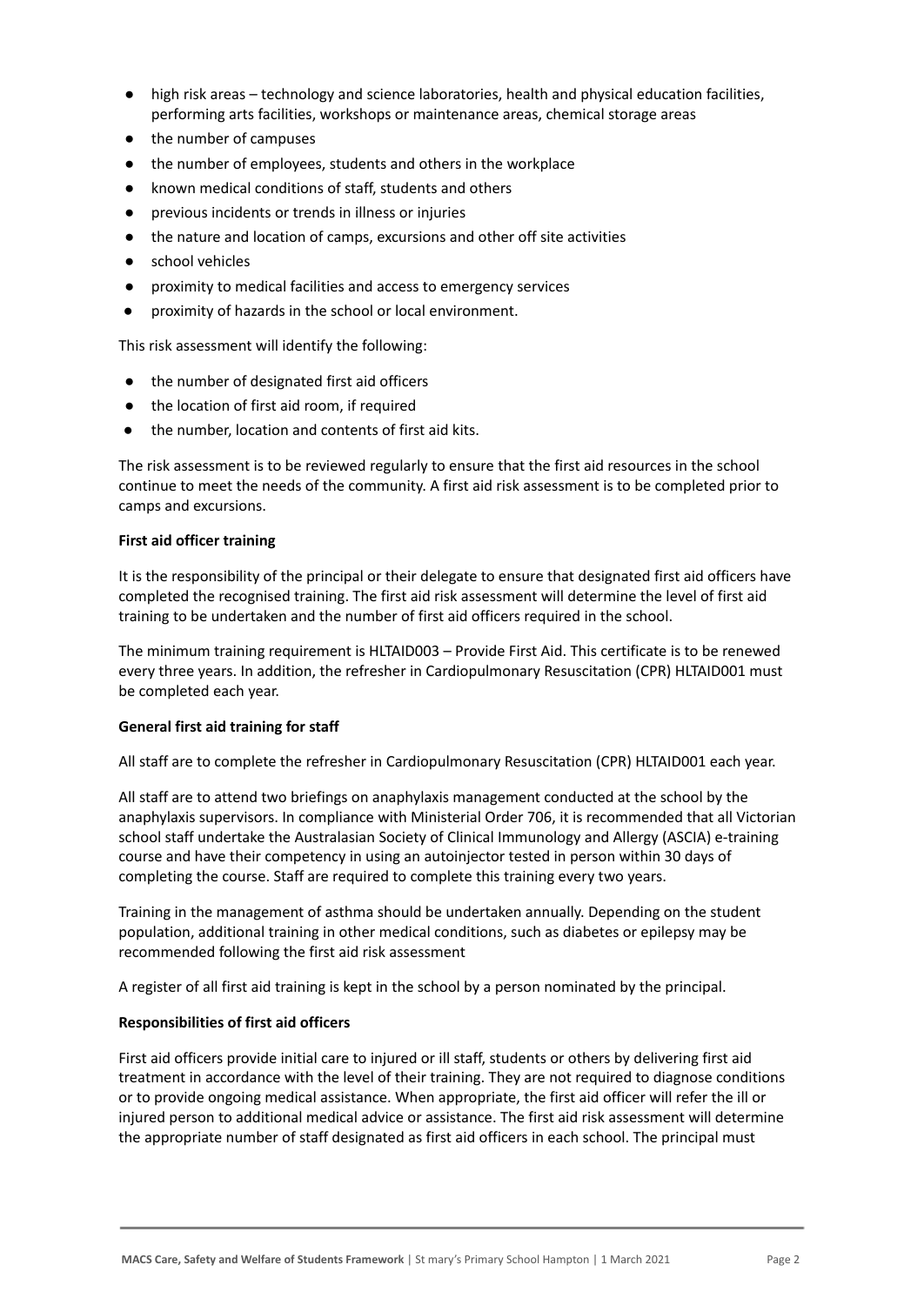ensure there are adequate staff trained in first aid to meet the needs of the particular school environment and population.

#### **Location of first aid**

Where it is determined that a first aid room is required in a school, the location of this room must be known and easily accessible by the school community and emergency services, and readily identifiable with appropriate signage. This room is not to be used for any other purpose and be well-lit and ventilated. The first aid facility is to be equipped in accordance with the Worksafe compliance code: First aid in the workplace.

If it is not possible to provide a first aid room, an area must be provided for ill or injured staff, students or others to rest. This area should meet as many requirements as possible of those for first aid rooms.

The first aid room or area must be in a location that can be supervised by a staff member with first aid training at all times. A locked cabinet for the storage of medication must be available in the facility.

#### **Communication with Parents, Guardians and/or Carers**

Information about the school's policies and procedures for first aid, distribution of medication, and management of students with medical conditions will be provided to parents, guardians and/or carers. Updates to these policies and procedures will be provided through the school's website, newsletters or online applications.

The school will request that parents provide up-to-date and accurate medical information relating to students, including information about conditions such as anaphylaxis, asthma and diabetes. Parents will be requested to provide this information annually, prior to camps and excursions and if the child's medical condition has changed.

An incident report will be completed when first aid is administered. This report will be kept in the school and a copy provided for the parent, guardian and/or carer of the student.

Parents, guardians and/or carers must be notified as soon as possible if required to collect an ill or injured student from the school. When a parent cannot be contacted, the principal will contact the emergency contact nominated by the parent, guardian and/or carer.

### Procedures

Policy compliance

Conduct a first aid risk assessment of the school:

- Identify the best location for first aid in the school
	- appropriate signage to be used
	- facilities to be provided
	- how supervision of the area will be provided.
- Identify the number of first aid trained officers required
	- who are the first aid officers
	- what training will they receive
	- determine who will maintain the first aid training register
	- determine procedure for the storage and distribution of medication to students.
- Identify the number of first aid kits, their location and contents
	- determine who will maintain the first aid kits
	- determine the procedure for camps and excursions
	- determine the procedure for yard duty and school activities.